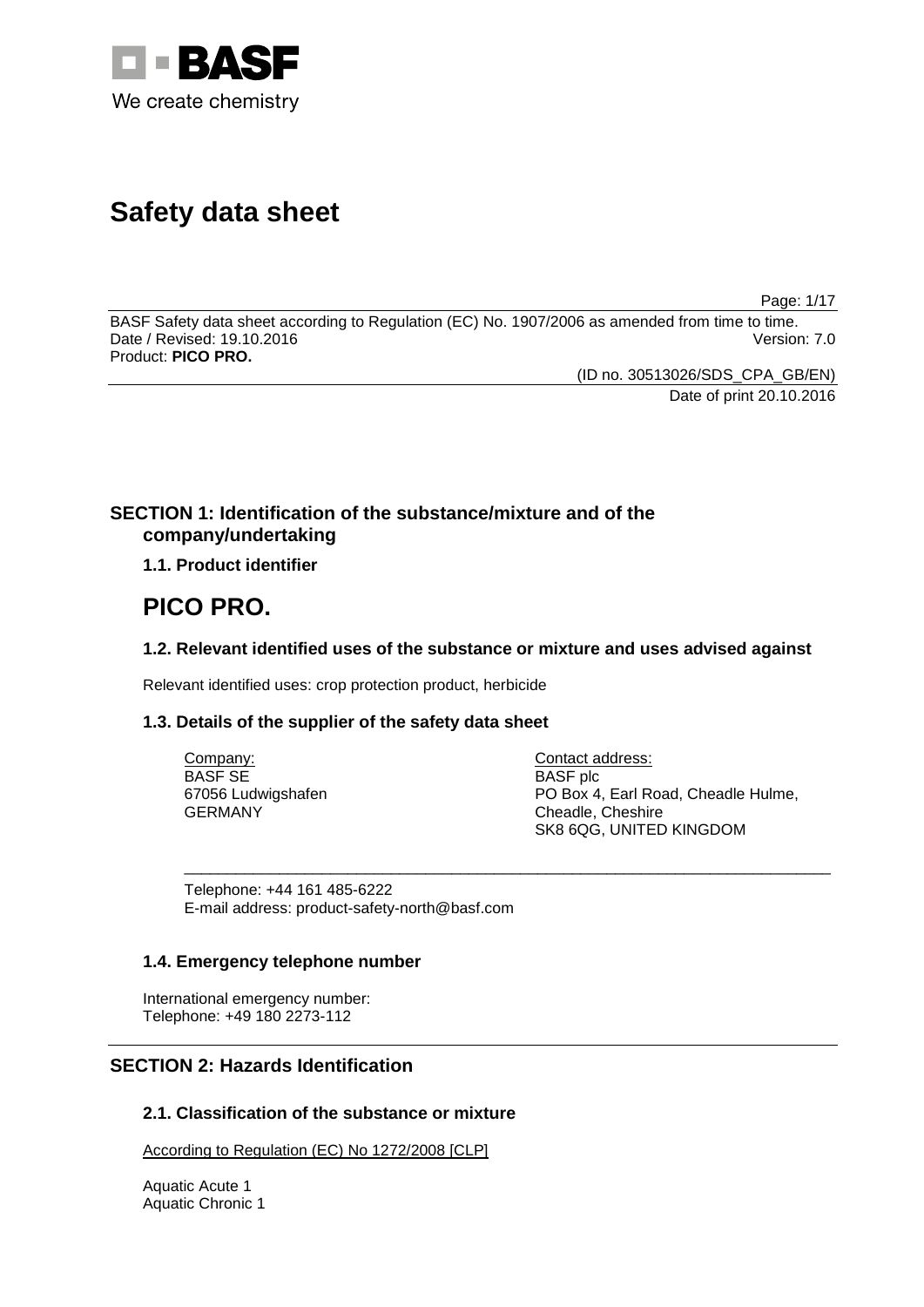Page: 2/17

BASF Safety data sheet according to Regulation (EC) No. 1907/2006 as amended from time to time. Date / Revised: 19.10.2016 Version: 7.0 Product: **PICO PRO.**

> (ID no. 30513026/SDS\_CPA\_GB/EN) Date of print 20.10.2016

### H410, EUH401

For the classifications not written out in full in this section the full text can be found in section 16.

# **2.2. Label elements**

Globally Harmonized System (GHS) in accordance with UK regulations.

Pictogram:



Signal Word: Warning

Hazard Statement: H410 Very toxic to aquatic life with long lasting effects.<br>EUH401 To avoid risks to human health and the environm To avoid risks to human health and the environment, comply with the instructions for use.

Precautionary Statements (Response): P391 Collect spillage.

Labeling of special preparations (GHS): EUH208: May produce an allergic reaction. Contains: PENDIMETHALIN, 1,2-BENZISOTHIAZOL-3(2H)-ONE

# **2.3. Other hazards**

According to Regulation (EC) No 1272/2008 [CLP]

See section 12 - Results of PBT and vPvB assessment.

If applicable information is provided in this section on other hazards which do not result in classification but which may contribute to the overall hazards of the substance or mixture.

# **SECTION 3: Composition/Information on Ingredients**

# **3.1. Substances**

Not applicable

# **3.2. Mixtures**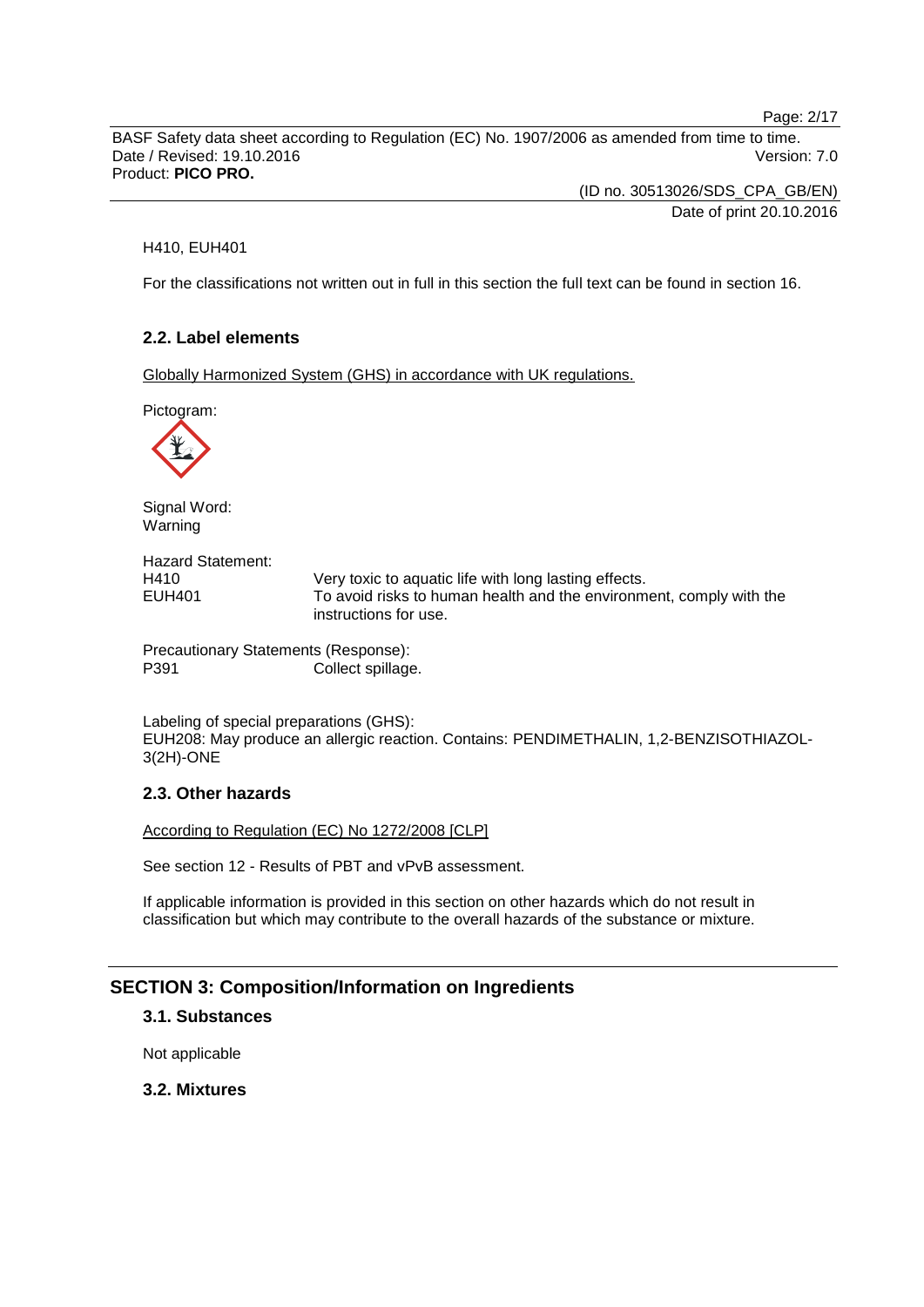Page: 3/17

BASF Safety data sheet according to Regulation (EC) No. 1907/2006 as amended from time to time. Date / Revised: 19.10.2016 Version: 7.0 Product: **PICO PRO.**

(ID no. 30513026/SDS\_CPA\_GB/EN)

Date of print 20.10.2016

#### Chemical nature

crop protection product, herbicide, suspension concentrate (SC)

**Hazardous ingredients (GHS)** according to Regulation (EC) No. 1272/2008

pendimethalin (ISO); N-(1-ethylpropyl)-2,6-dinitro-3,4-xylidine Content (W/W): 28.8 % CAS Number: 40487-42-1 EC-Number: 254-938-2 INDEX-Number: 609-042-00-X Skin Sens. 1 Aquatic Acute 1 Aquatic Chronic 1 H317, H400, H410

> Differing classification according to current knowledge and the criteria given in Annex I of Regulation (EC) No. 1272/2008 Skin Sens. 1B Aquatic Acute 1 Aquatic Chronic 1 H317, H400, H410

picolinafen (ISO); 2-Pyridinecarboxamide, N-(4-fluorophenyl)-6-[3-(trifluoromethyl)phenoxy]- Content (W/W): 1.4 % CAS Number: 137641-05-5 Aquatic Acute 1 Aquatic Chronic 1 H400, H410

1,2-benzisothiazol-3(2H)-one; 1,2-benzisothiazolin-3-one

Content (W/W):  $< 0.05 \%$ CAS Number: 2634-33-5 EC-Number: 220-120-9 INDEX-Number: 613-088-00-6 Acute Tox. 4 (oral) Skin Corr./Irrit. 2 Eye Dam./Irrit. 1 Skin Sens. 1 Aquatic Acute 1 M-factor acute: 10 H318, H315, H302, H317, H400

Specific concentration limit: Skin Sens. 1: >= 0.05 %

Propane-1,2-diol Content (W/W): < 10 % CAS Number: 57-55-6 EC-Number: 200-338-0 REACH registration number: 01- 2119456809-23

Silicon dioxide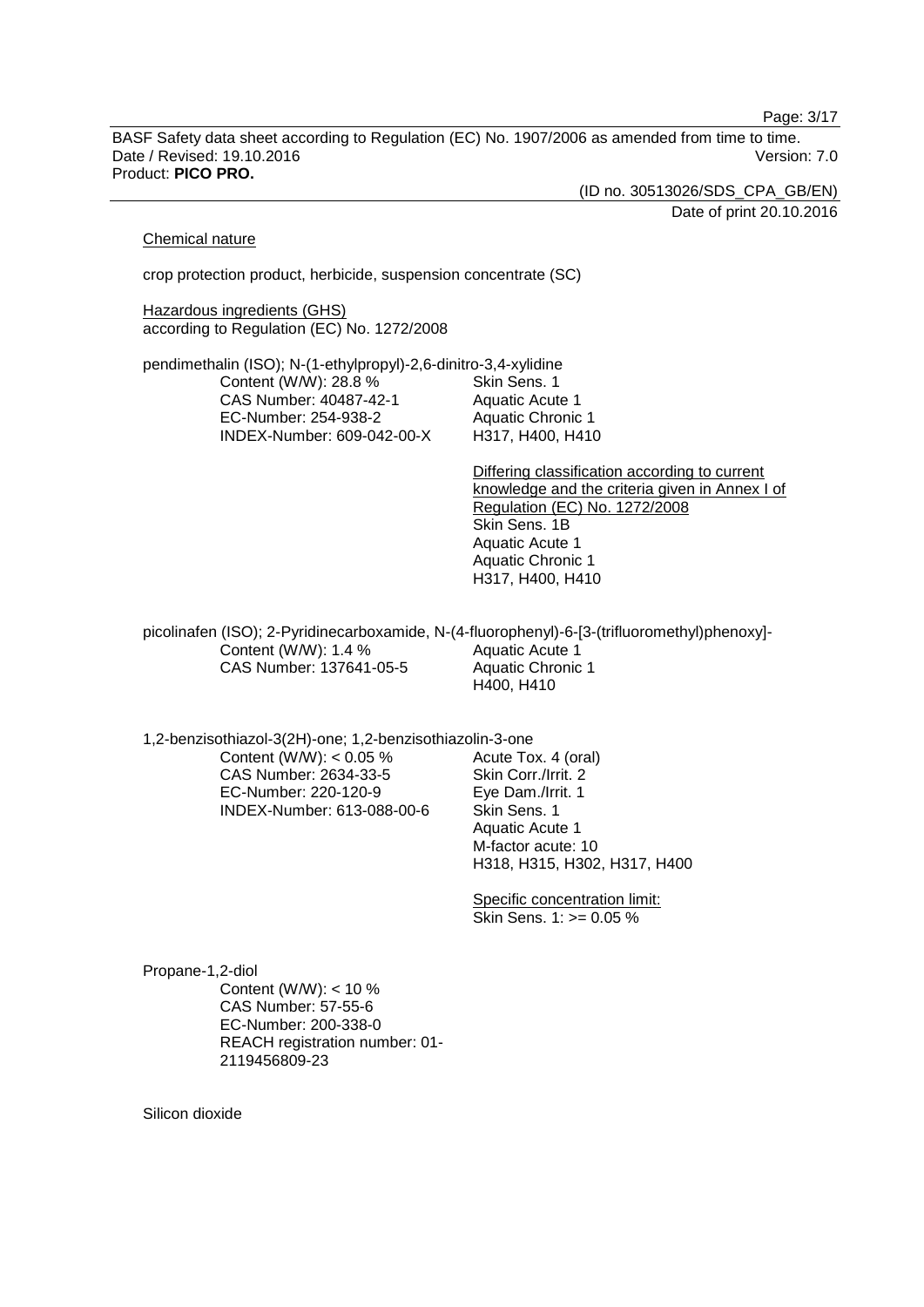Page: 4/17

BASF Safety data sheet according to Regulation (EC) No. 1907/2006 as amended from time to time. Date / Revised: 19.10.2016 Version: 7.0 Product: **PICO PRO.**

(ID no. 30513026/SDS\_CPA\_GB/EN)

Date of print 20.10.2016

Content (W/W):  $< 5 \%$ CAS Number: 7631-86-9 EC-Number: 231-545-4 REACH registration number: 01- 2119379499-16

For the classifications not written out in full in this section, including the hazard classes and the hazard statements, the full text is listed in section 16.

# **SECTION 4: First-Aid Measures**

# **4.1. Description of first aid measures**

Show container, label and/or safety data sheet to physician.

Remove contaminated clothing.

If inhaled: Keep patient calm, remove to fresh air, seek medical attention.

On skin contact: Wash thoroughly with soap and water.

On contact with eyes: Wash affected eyes for at least 15 minutes under running water with eyelids held open.

On ingestion: Immediately rinse mouth and then drink 200-300 ml of water, seek medical attention.

### **4.2. Most important symptoms and effects, both acute and delayed**

Symptoms: The most important known symptoms and effects are described in the labelling (see section 2) and/or in section 11., Further important symptoms and effects are so far not known.

# **4.3. Indication of any immediate medical attention and special treatment needed**

Treatment: Treat according to symptoms (decontamination, vital functions), no known specific antidote.

# **SECTION 5: Fire-Fighting Measures**

### **5.1. Extinguishing media**

Suitable extinguishing media: water spray, carbon dioxide, foam, dry powder

# **5.2. Special hazards arising from the substance or mixture**

carbon monoxide, Hydrogen fluoride, Carbon dioxide, nitrogen oxides, sulfur oxides The substances/groups of substances mentioned can be released in case of fire.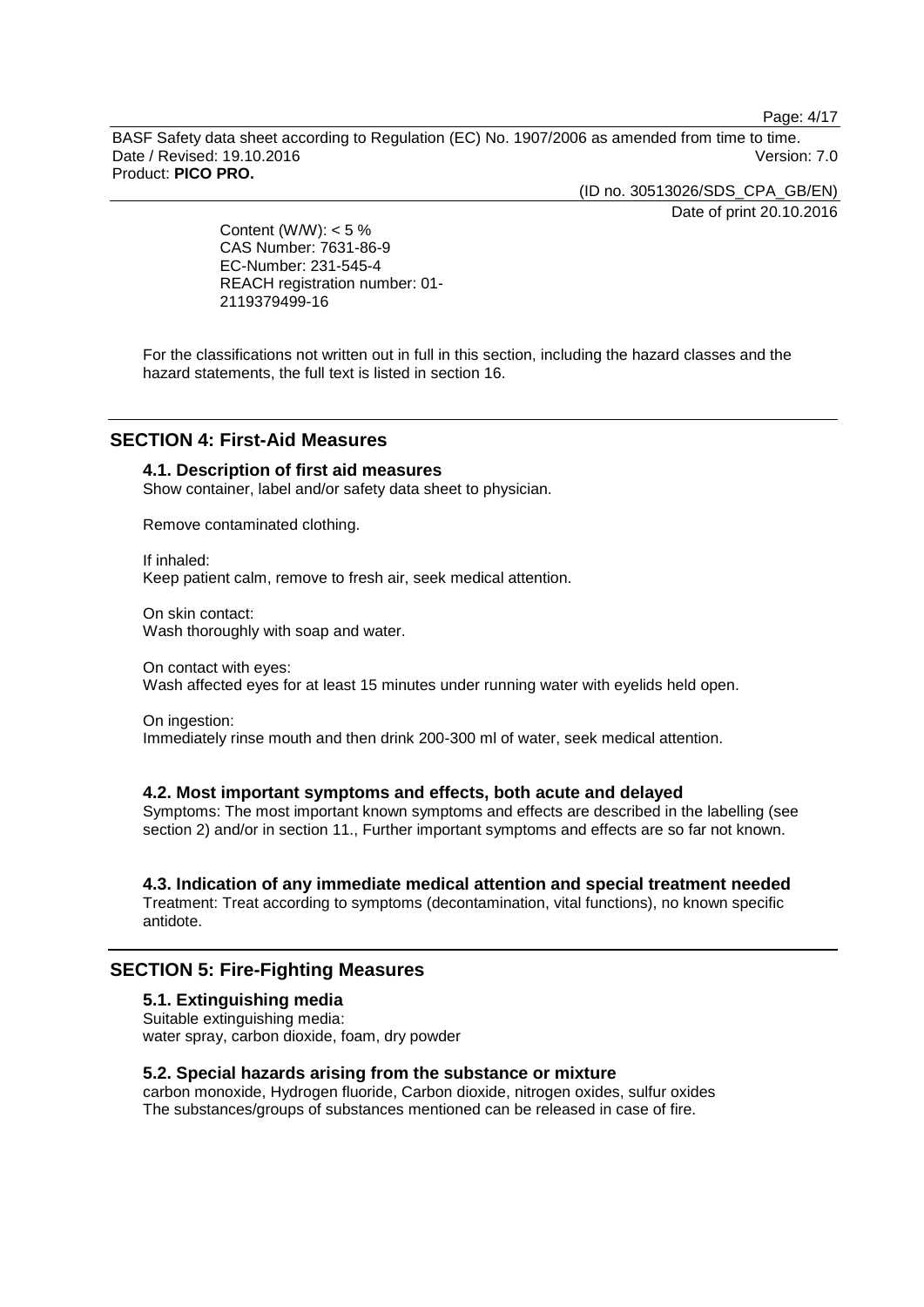Page: 5/17

BASF Safety data sheet according to Regulation (EC) No. 1907/2006 as amended from time to time. Date / Revised: 19.10.2016 Version: 7.0 Product: **PICO PRO.**

(ID no. 30513026/SDS\_CPA\_GB/EN)

Date of print 20.10.2016

# **5.3. Advice for fire-fighters**

# Special protective equipment:

Wear self-contained breathing apparatus and chemical-protective clothing.

Further information:

Collect contaminated extinguishing water separately, do not allow to reach sewage or effluent systems. Dispose of fire debris and contaminated extinguishing water in accordance with official regulations. In case of fire and/or explosion do not breathe fumes. Keep containers cool by spraying with water if exposed to fire.

# **SECTION 6: Accidental Release Measures**

# **6.1. Personal precautions, protective equipment and emergency procedures**

Do not breathe vapour/spray. Use personal protective clothing. Avoid contact with the skin, eyes and clothing.

# **6.2. Environmental precautions**

Do not allow contamination of public drains or surface or ground waters. Inform local water plc if spillage enters drains and the Environment Agency (England & Wales), the Scottish Environmental Protection Agency (Scotland), or the Environment and Heritage Service (Northern Ireland) if it enters surface or ground waters. Keep people and animals away.

# **6.3. Methods and material for containment and cleaning up**

For small amounts: Pick up with suitable absorbent material (e.g. sand, sawdust, general-purpose binder, kieselguhr).

For large amounts: Dike spillage. Pump off product.

Dispose of absorbed material in accordance with regulations. Collect waste in suitable containers, which can be labeled and sealed. Clean contaminated floors and objects thoroughly with water and detergents, observing environmental regulations.

# **6.4. Reference to other sections**

Information regarding exposure controls/personal protection and disposal considerations can be found in section 8 and 13.

# **SECTION 7: Handling and Storage**

# **7.1. Precautions for safe handling**

No special measures necessary if stored and handled correctly. Ensure thorough ventilation of stores and work areas. When using do not eat, drink or smoke. Hands and/or face should be washed before breaks and at the end of the shift.

Protection against fire and explosion:

No special precautions necessary. The substance/product is non-combustible. Product is not explosive.

# **7.2. Conditions for safe storage, including any incompatibilities**

Segregate from foods and animal feeds.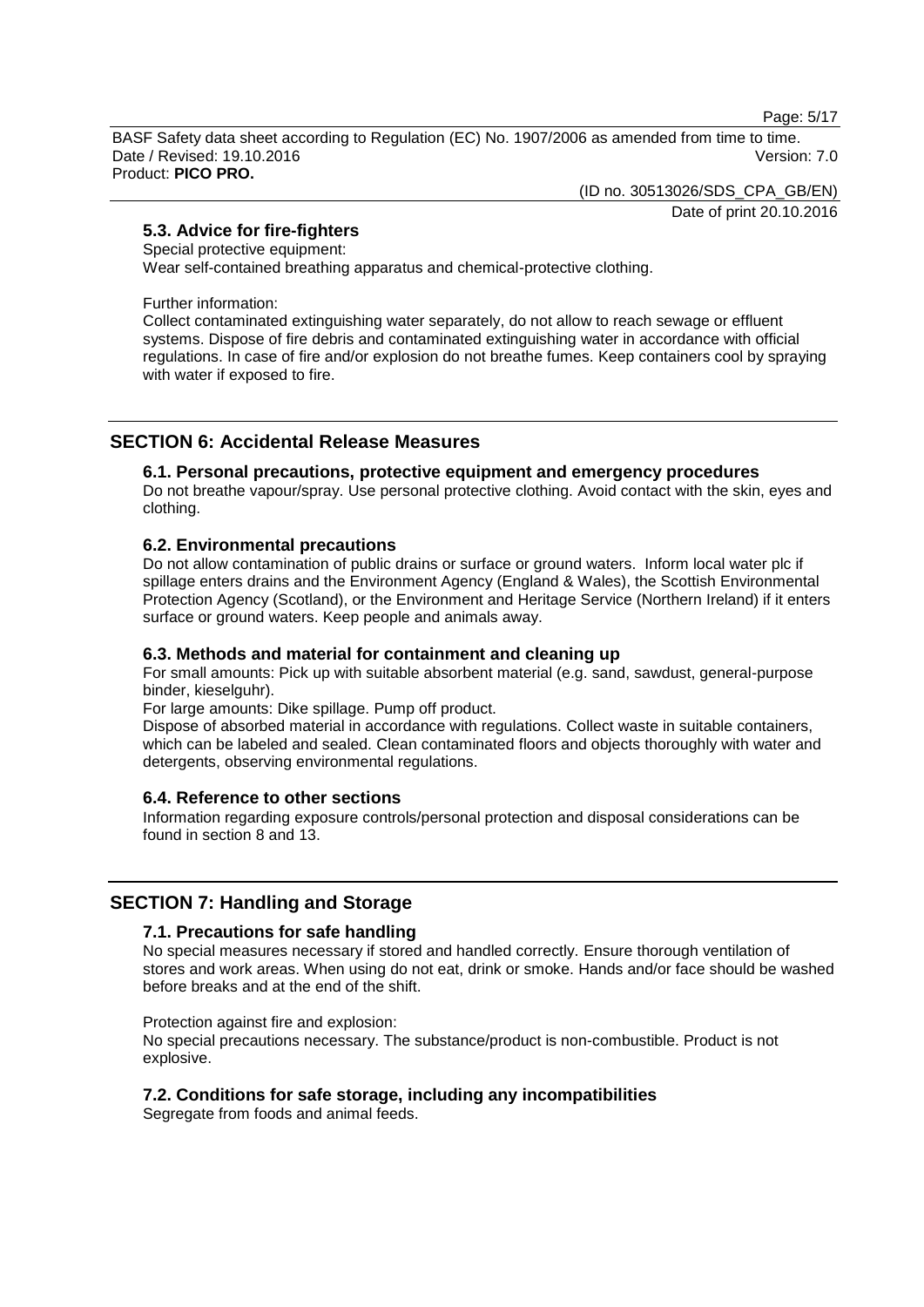Page: 6/17

BASF Safety data sheet according to Regulation (EC) No. 1907/2006 as amended from time to time. Date / Revised: 19.10.2016 **Version: 7.0** Product: **PICO PRO.**

(ID no. 30513026/SDS\_CPA\_GB/EN)

Date of print 20.10.2016

Further information on storage conditions: Keep away from heat. Protect from direct sunlight.

Protect from temperatures below: -5 °C

Changes in the properties of the product may occur if substance/product is stored below indicated temperature for extended periods of time.

Protect from temperatures above: 35 °C

Changes in the properties of the product may occur if substance/product is stored above indicated temperature for extended periods of time.

### **7.3. Specific end use(s)**

For the relevant identified use(s) listed in Section 1 the advice mentioned in this section 7 is to be observed.

# **SECTION 8: Exposure Controls/Personal Protection**

# **8.1. Control parameters**

Components with occupational exposure limits

57-55-6: Propane-1,2-diol TWA value 10 mg/m3 (WEL/EH 40 (UK)), Particulate

TWA value 474 mg/m3 ; 150 ppm (WEL/EH 40 (UK)), Total vapour and particulates 7631-86-9: Silicon dioxide TWA value 6 mg/m3 (WEL/EH 40 (UK)), Inhalable dust

TWA value 2.4 mg/m3 (WEL/EH 40 (UK)), Respirable dust

Refer to the current edition of HSE Guidance Note EH40 Occupational Exposure Limits (United Kingdom). For normal use and handling refer to the product label/leaflet.

# **8.2. Exposure controls**

Personal protective equipment

Respiratory protection: Respiratory protection not required.

Hand protection:

Suitable chemical resistant safety gloves (EN 374) also with prolonged, direct contact (Recommended: Protective index 6, corresponding > 480 minutes of permeation time according to EN 374): E.g. nitrile rubber (0.4 mm), chloroprene rubber (0.5 mm), butyl rubber (0.7 mm) etc.

Eye protection: Safety glasses with side-shields (frame goggles) (e.g. EN 166)

Body protection:

Body protection must be chosen depending on activity and possible exposure, e.g. apron, protecting boots, chemical-protection suit (according to EN 14605 in case of splashes or EN ISO 13982 in case of dust).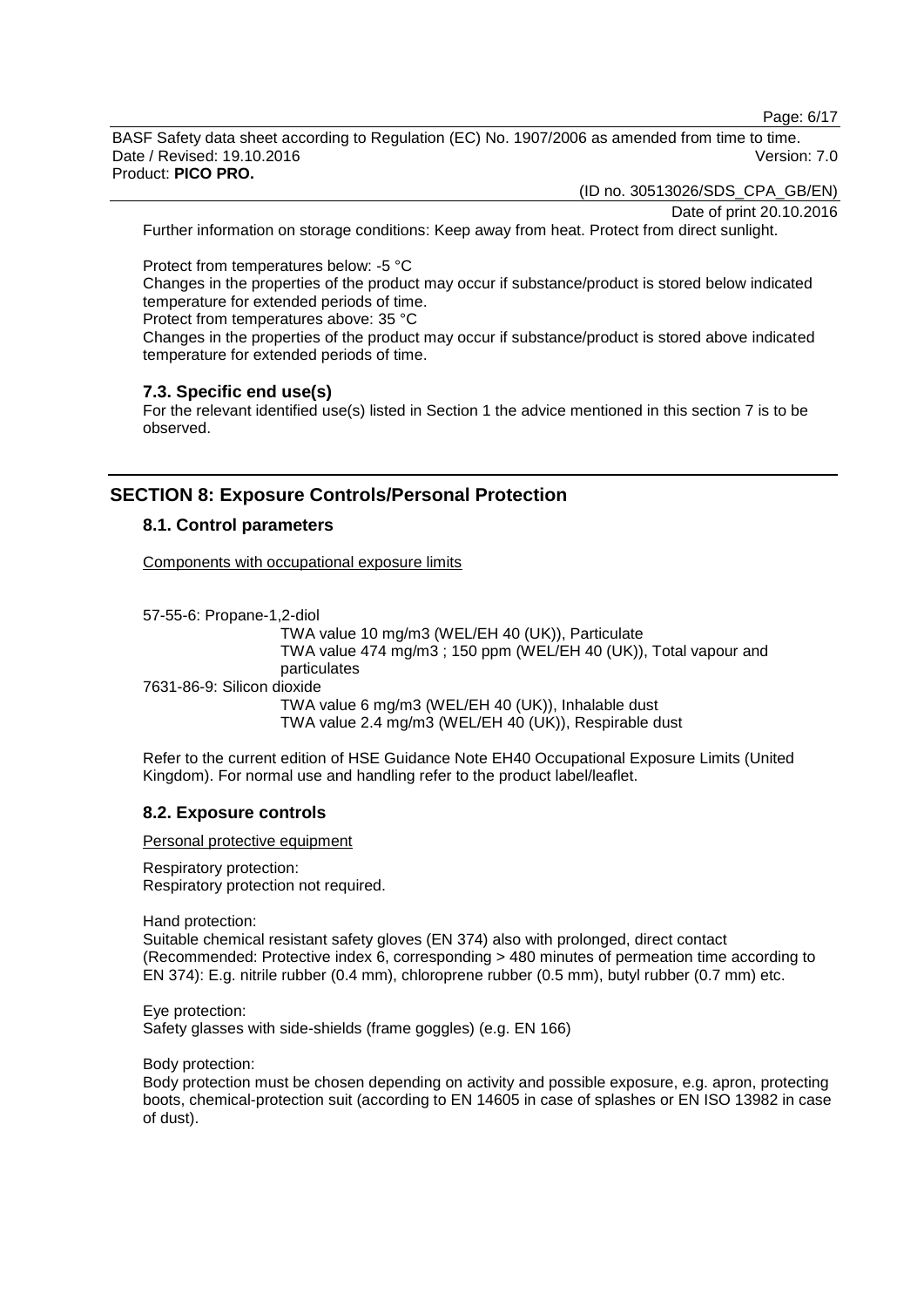Page: 7/17

BASF Safety data sheet according to Regulation (EC) No. 1907/2006 as amended from time to time. Date / Revised: 19.10.2016 Version: 7.0 Product: **PICO PRO.**

(ID no. 30513026/SDS\_CPA\_GB/EN)

Date of print 20.10.2016

General safety and hygiene measures

The statements on personal protective equipment in the instructions for use apply when handling crop-protection agents in final-consumer packing. Wearing of closed work clothing is recommended. Store work clothing separately. Keep away from food, drink and animal feeding stuffs.

Environmental exposure controls For information regarding environmental exposure controls, see Section 6.

# **SECTION 9: Physical and Chemical Properties**

### **9.1. Information on basic physical and chemical properties**

| Form:                  | suspension                              |                          |
|------------------------|-----------------------------------------|--------------------------|
| Colour:                | orange                                  |                          |
| Odour:                 | faint odour, nutty, aromatic            |                          |
| Odour threshold:       |                                         |                          |
|                        | Not determined due to potential         |                          |
|                        | health hazard by inhalation.            |                          |
| pH value:              | approx. 6.5 - 8.5                       |                          |
|                        | (20 °C)                                 |                          |
|                        | (measured with the undiluted            |                          |
|                        | substance), The product has not         |                          |
|                        | been tested. The statement has been     |                          |
|                        | derived from substances/products of     |                          |
|                        | a similar structure or composition.     |                          |
| Freezing point:        | < 0 °C                                  |                          |
| Boiling point:         | approx. 100 °C                          |                          |
| Flash point:           |                                         | (DIN EN 22719; ISO 2719) |
|                        | No flash point - Measurement made       |                          |
|                        | up to the boiling point.                |                          |
| Evaporation rate:      |                                         |                          |
| Flammability:          | not applicable<br>not flammable         |                          |
| Lower explosion limit: |                                         |                          |
|                        | As a result of our experience with this |                          |
|                        | product and our knowledge of its        |                          |
|                        | composition we do not expect any        |                          |
|                        | hazard as long as the product is used   |                          |
|                        | appropriately and in accordance with    |                          |
|                        | the intended use.                       |                          |
| Upper explosion limit: |                                         |                          |
|                        | As a result of our experience with this |                          |
|                        | product and our knowledge of its        |                          |
|                        | composition we do not expect any        |                          |
|                        | hazard as long as the product is used   |                          |
|                        | appropriately and in accordance with    |                          |
|                        | the intended use.                       |                          |
| Ignition temperature:  | 380 °C                                  | (DIN EN 14522)           |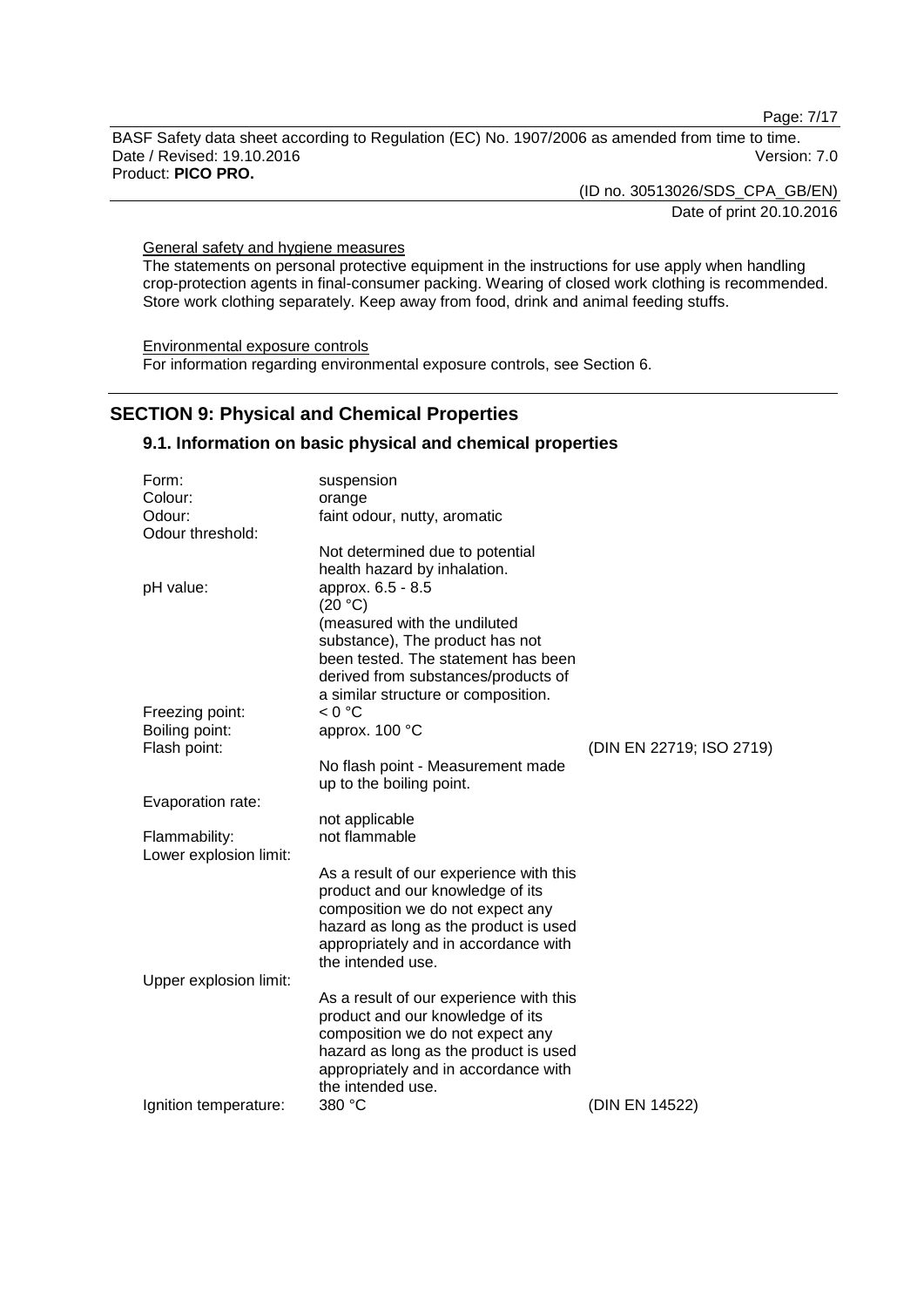Page: 8/17

BASF Safety data sheet according to Regulation (EC) No. 1907/2006 as amended from time to time. Date / Revised: 19.10.2016 Version: 7.0 Product: **PICO PRO.**

(ID no. 30513026/SDS\_CPA\_GB/EN)

Date of print 20.10.2016

| Vapour pressure:                                                 | approx. 23 hPa                                                         |                      |
|------------------------------------------------------------------|------------------------------------------------------------------------|----------------------|
|                                                                  | (20 °C)                                                                |                      |
|                                                                  | Information applies to the solvent.                                    |                      |
| Density:                                                         | approx. 1.1 g/cm3                                                      | (OECD Guideline 109) |
|                                                                  | (20 °C)                                                                |                      |
|                                                                  | The product has not been tested.                                       |                      |
|                                                                  | The statement has been derived from                                    |                      |
|                                                                  | substances/products of a similar                                       |                      |
|                                                                  | structure or composition.                                              |                      |
| Relative vapour density (air):                                   |                                                                        |                      |
|                                                                  | not applicable                                                         |                      |
| Solubility in water:                                             | dispersible, The product has not                                       |                      |
|                                                                  | been tested. The statement has been                                    |                      |
|                                                                  | derived from substances/products of                                    |                      |
|                                                                  | a similar structure or composition.                                    |                      |
| Partitioning coefficient n-octanol/water (log Kow):              | not applicable                                                         |                      |
|                                                                  |                                                                        |                      |
| Thermal decomposition: 255 °C, 630 kJ/kg,                        | (onset temperature)                                                    |                      |
|                                                                  | Not a substance liable to self-decomposition according to UN transport |                      |
|                                                                  | regulations, class 4.1.                                                |                      |
| Viscosity, dynamic:                                              | approx. 134 mPa.s                                                      | (OECD 114)           |
|                                                                  | (20 °C)                                                                |                      |
|                                                                  | The product has not been tested.                                       |                      |
|                                                                  | The statement has been derived from                                    |                      |
|                                                                  | substances/products of a similar                                       |                      |
|                                                                  | structure or composition.                                              |                      |
| Explosion hazard:                                                | not explosive                                                          |                      |
| Fire promoting properties:<br>Based on its structural properties |                                                                        |                      |
|                                                                  | the product is not classified as                                       |                      |
|                                                                  | oxidizing.                                                             |                      |

# **9.2. Other information**

Other Information:

If necessary, information on other physical and chemical parameters is indicated in this section.

# **SECTION 10: Stability and Reactivity**

# **10.1. Reactivity**

No hazardous reactions if stored and handled as prescribed/indicated.

### **10.2. Chemical stability**

The product is stable if stored and handled as prescribed/indicated.

# **10.3. Possibility of hazardous reactions**

No hazardous reactions if stored and handled as prescribed/indicated.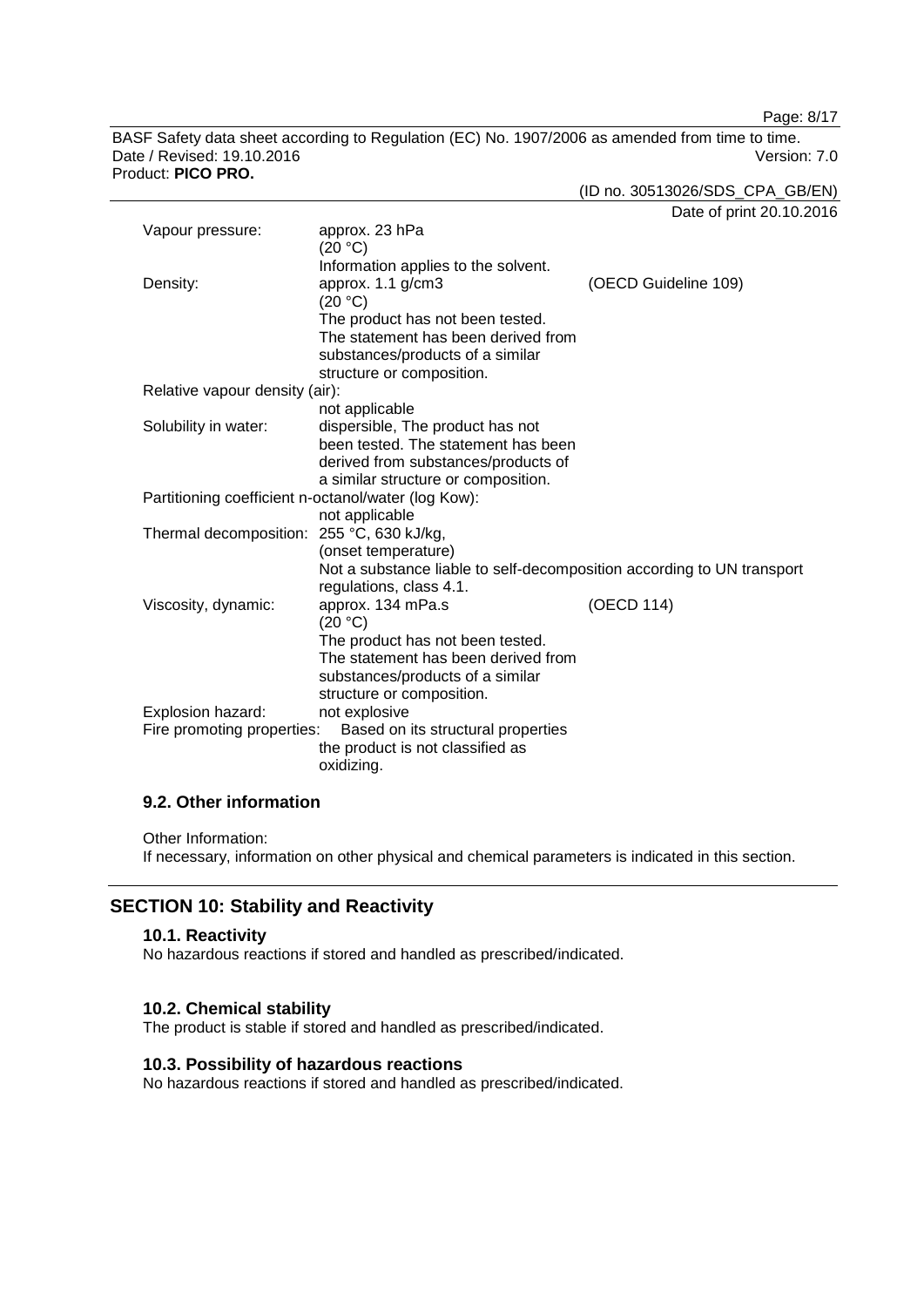Page: 9/17

BASF Safety data sheet according to Regulation (EC) No. 1907/2006 as amended from time to time. Date / Revised: 19.10.2016 Version: 7.0 Product: **PICO PRO.**

(ID no. 30513026/SDS\_CPA\_GB/EN)

Date of print 20.10.2016

# **10.4. Conditions to avoid**

See MSDS section 7 - Handling and storage.

### **10.5. Incompatible materials**

Substances to avoid: strong oxidizing agents, strong bases, strong acids

### **10.6. Hazardous decomposition products**

Hazardous decomposition products: No hazardous decomposition products if stored and handled as prescribed/indicated.

# **SECTION 11: Toxicological Information**

# **11.1. Information on toxicological effects**

#### Acute toxicity

Assessment of acute toxicity:

Virtually nontoxic after a single ingestion. Virtually nontoxic after a single skin contact. Virtually nontoxic by inhalation. The product has not been tested. The statement has been derived from substances/products of a similar structure or composition.

Experimental/calculated data: LD50 rat (oral): > 5,000 mg/kg (OECD Guideline 401)

LC50 rat (by inhalation): > 3.75 mg/l 4 h (OECD Guideline 403) No mortality was observed. An aerosol was tested.

LD50 rat (dermal): > 4,000 mg/kg (OECD Guideline 402) No mortality was observed.

### Irritation

Assessment of irritating effects: Not irritating to the eyes. Not irritating to the skin. The product has not been tested. The statement has been derived from substances/products of a similar structure or composition.

Experimental/calculated data: Skin corrosion/irritation rabbit: non-irritant (Guideline 92/69/EEC, B.4)

Serious eye damage/irritation rabbit: non-irritant (Guideline 92/69/EEC, B.5)

### Respiratory/Skin sensitization

Assessment of sensitization:

There is no evidence of a skin-sensitizing potential. The product has not been tested. The statement has been derived from the properties of the individual components.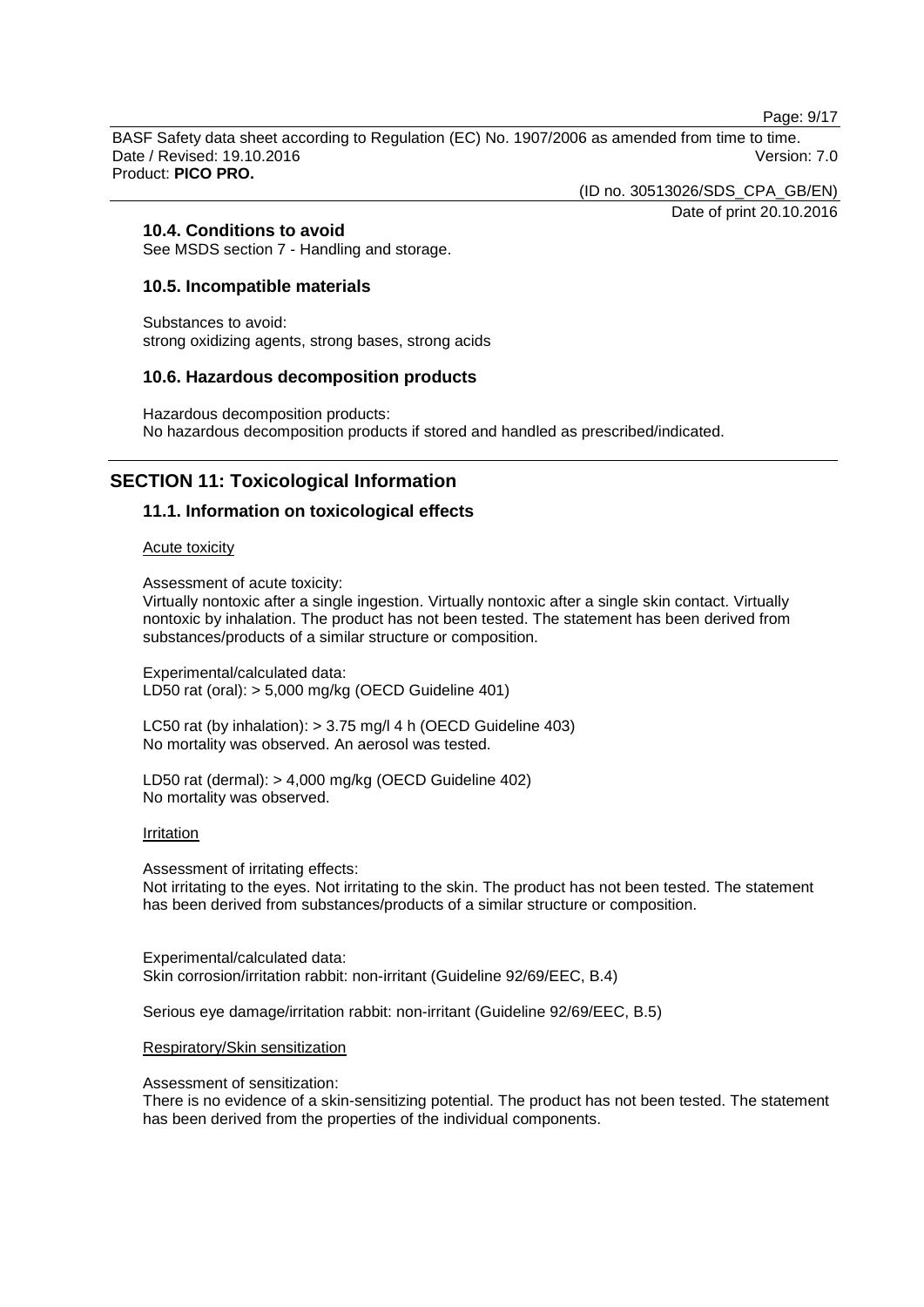Page: 10/17

BASF Safety data sheet according to Regulation (EC) No. 1907/2006 as amended from time to time. Date / Revised: 19.10.2016 **Version: 7.0** Product: **PICO PRO.**

(ID no. 30513026/SDS\_CPA\_GB/EN)

Date of print 20.10.2016

Experimental/calculated data:

modified Buehler test guinea pig: Skin sensitizing effects were not observed in animal studies. (Guideline 92/69/EEC, B.6)

Germ cell mutagenicity

#### Assessment of mutagenicity:

The product has not been tested. The statement has been derived from the properties of the individual components. Mutagenicity tests revealed no genotoxic potential.

#### **Carcinogenicity**

Assessment of carcinogenicity:

The product has not been tested. The statement has been derived from the properties of the individual components.

#### *Information on: pendimethalin (ISO); N-(1-ethylpropyl)-2,6-dinitro-3,4-xylidine Assessment of carcinogenicity:*

*In long-term studies in rats the substance induced thyroid tumors. The effect is caused by an animal specific mechanism that has no human counter part. In long-term studies in mice in which the substance was given by feed, a carcinogenic effect was not observed.* ----------------------------------

#### Reproductive toxicity

Assessment of reproduction toxicity:

The product has not been tested. The statement has been derived from the properties of the individual components. The results of animal studies gave no indication of a fertility impairing effect.

### Developmental toxicity

#### Assessment of teratogenicity:

The product has not been tested. The statement has been derived from the properties of the individual components. Animal studies gave no indication of a developmental toxic effect at doses that were not toxic to the parental animals.

### Specific target organ toxicity (single exposure)

#### Assessment of STOT single:

Based on the available information there is no specific target organ toxicity to be expected after a single exposure.

Remarks: The product has not been tested. The statement has been derived from the properties of the individual components.

### Repeated dose toxicity and Specific target organ toxicity (repeated exposure)

#### Assessment of repeated dose toxicity:

The product has not been tested. The statement has been derived from the properties of the individual components.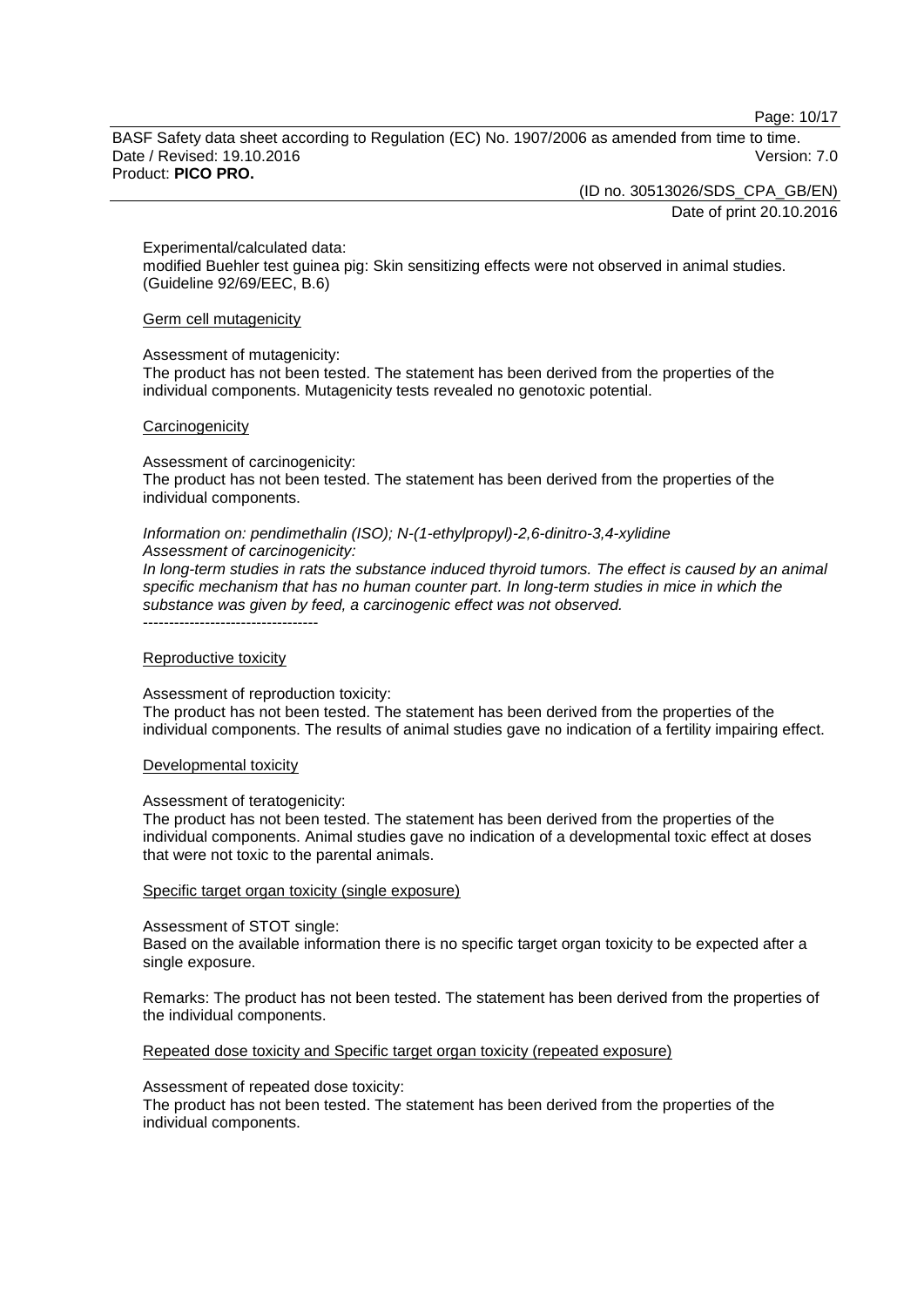Page: 11/17

BASF Safety data sheet according to Regulation (EC) No. 1907/2006 as amended from time to time. Date / Revised: 19.10.2016 **Version: 7.0** Product: **PICO PRO.**

(ID no. 30513026/SDS\_CPA\_GB/EN)

Date of print 20.10.2016

*Information on: pendimethalin (ISO); N-(1-ethylpropyl)-2,6-dinitro-3,4-xylidine Assessment of repeated dose toxicity: No substance-specific organtoxicity was observed after repeated administration to animals. Adaptive effects were observed after repeated exposure in animal studies.*

*Information on: picolinafen (ISO); 2-Pyridinecarboxamide, N-(4-fluorophenyl)-6-[3- (trifluoromethyl)phenoxy]- Assessment of repeated dose toxicity: Repeated exposure to large quantities may affect certain organs.*

*Information on: Silicon dioxide Assessment of repeated dose toxicity: Repeated inhalative uptake of particles/dust reaching the alveoli may cause damage to the lungs.* ----------------------------------

#### Aspiration hazard

No aspiration hazard expected. The product has not been tested. The statement has been derived from the properties of the individual components.

#### Other relevant toxicity information

Misuse can be harmful to health.

# **SECTION 12: Ecological Information**

### **12.1. Toxicity**

Assessment of aquatic toxicity: Very toxic to aquatic life with long lasting effects. The product has not been tested. The statement has been derived from substances/products of a similar structure or composition.

Toxicity to fish:

LC50 (96 h) 4.08 mg/l, Oncorhynchus mykiss (OPP 72-1 (EPA-Guideline), Flow through.) The product has not been tested. The statement has been derived from substances/products of a similar structure or composition.

Aquatic invertebrates: EC50 (48 h) 9.81 mg/l, Daphnia magna (OPP 72-2 (EPA-guideline), static) The product has not been tested. The statement has been derived from substances/products of a similar structure or composition.

Aquatic plants: EC50 (72 h) 0.0299 mg/l (growth rate), Selenastrum capricornutum (OECD Guideline 201, static)

No observed effect concentration (72 h) 0.0017 mg/l, Selenastrum capricornutum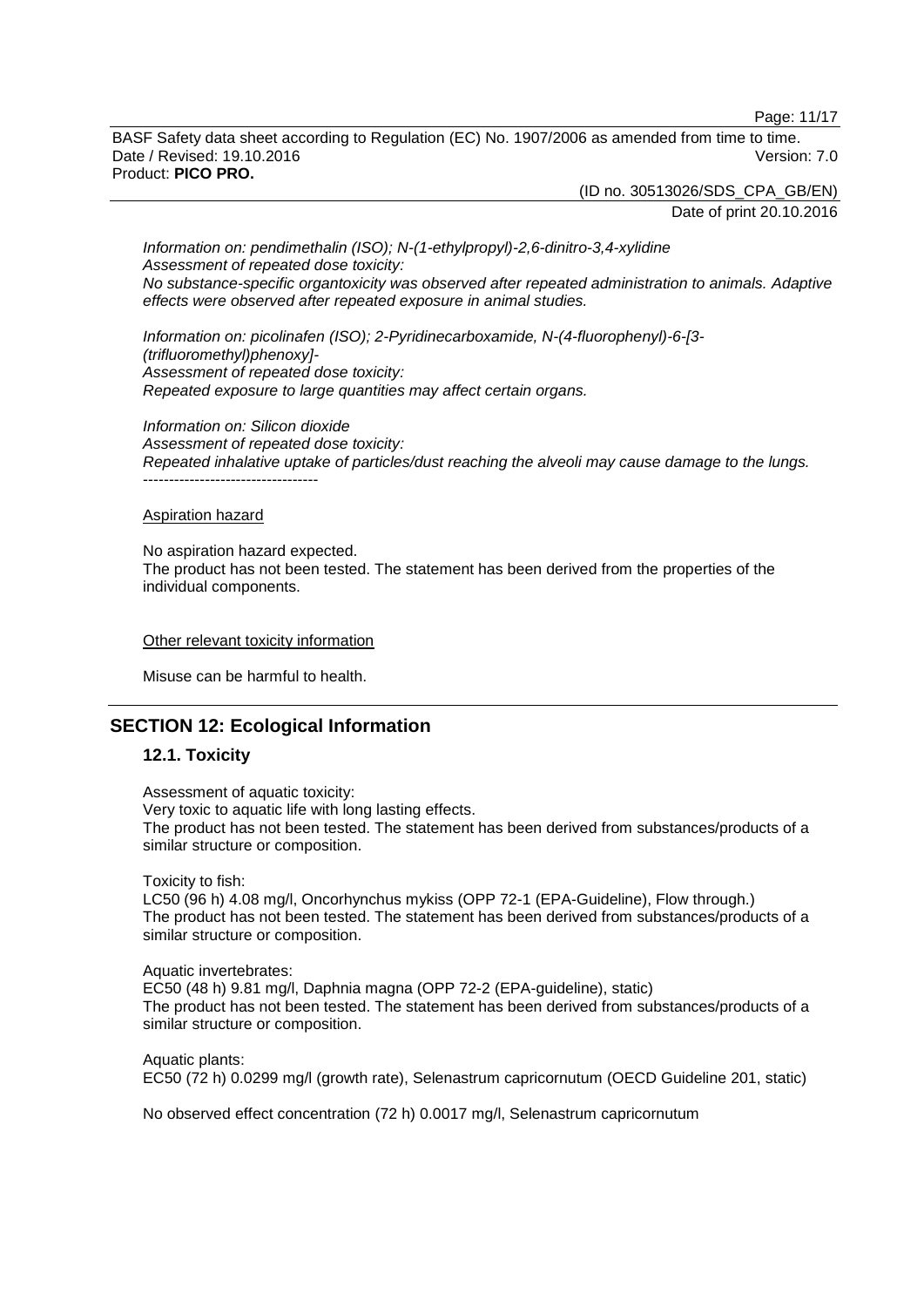Page: 12/17

BASF Safety data sheet according to Regulation (EC) No. 1907/2006 as amended from time to time. Date / Revised: 19.10.2016 **Version: 7.0** Product: **PICO PRO.**

(ID no. 30513026/SDS\_CPA\_GB/EN)

Date of print 20.10.2016

Chronic toxicity to fish:

No observed effect concentration (28 d) 0.486 mg/l, Oncorhynchus mykiss The product has not been tested. The statement has been derived from substances/products of a similar structure or composition.

Chronic toxicity to aquatic invertebrates: No observed effect concentration (21 d) 0.00881 mg/l, Daphnia magna

# **12.2. Persistence and degradability**

Assessment biodegradation and elimination (H2O): The product has not been tested. The statement has been derived from the properties of the individual components.

*Information on: pendimethalin (ISO); N-(1-ethylpropyl)-2,6-dinitro-3,4-xylidine Assessment biodegradation and elimination (H2O): Not readily biodegradable (by OECD criteria).*

*Information on: picolinafen (ISO); 2-Pyridinecarboxamide, N-(4-fluorophenyl)-6-[3- (trifluoromethyl)phenoxy]- Assessment biodegradation and elimination (H2O): Not readily biodegradable (by OECD criteria).* ----------------------------------

**12.3. Bioaccumulative potential**

Assessment bioaccumulation potential: The product has not been tested. The statement has been derived from the properties of the individual components.

*Information on: pendimethalin (ISO); N-(1-ethylpropyl)-2,6-dinitro-3,4-xylidine Bioaccumulation potential: Bioconcentration factor: 5,100 Based on a weight of evidence, the compound will not bioaccumulate.*

*Information on: picolinafen (ISO); 2-Pyridinecarboxamide, N-(4-fluorophenyl)-6-[3- (trifluoromethyl)phenoxy]- Bioaccumulation potential: Bioconcentration factor: 580 Accumulation in organisms is not to be expected.* ----------------------------------

# **12.4. Mobility in soil**

Assessment transport between environmental compartments: Adsorption in soil: The product has not been tested. The statement has been derived from the properties of the individual components.

*Information on: pendimethalin (ISO); N-(1-ethylpropyl)-2,6-dinitro-3,4-xylidine Assessment transport between environmental compartments:*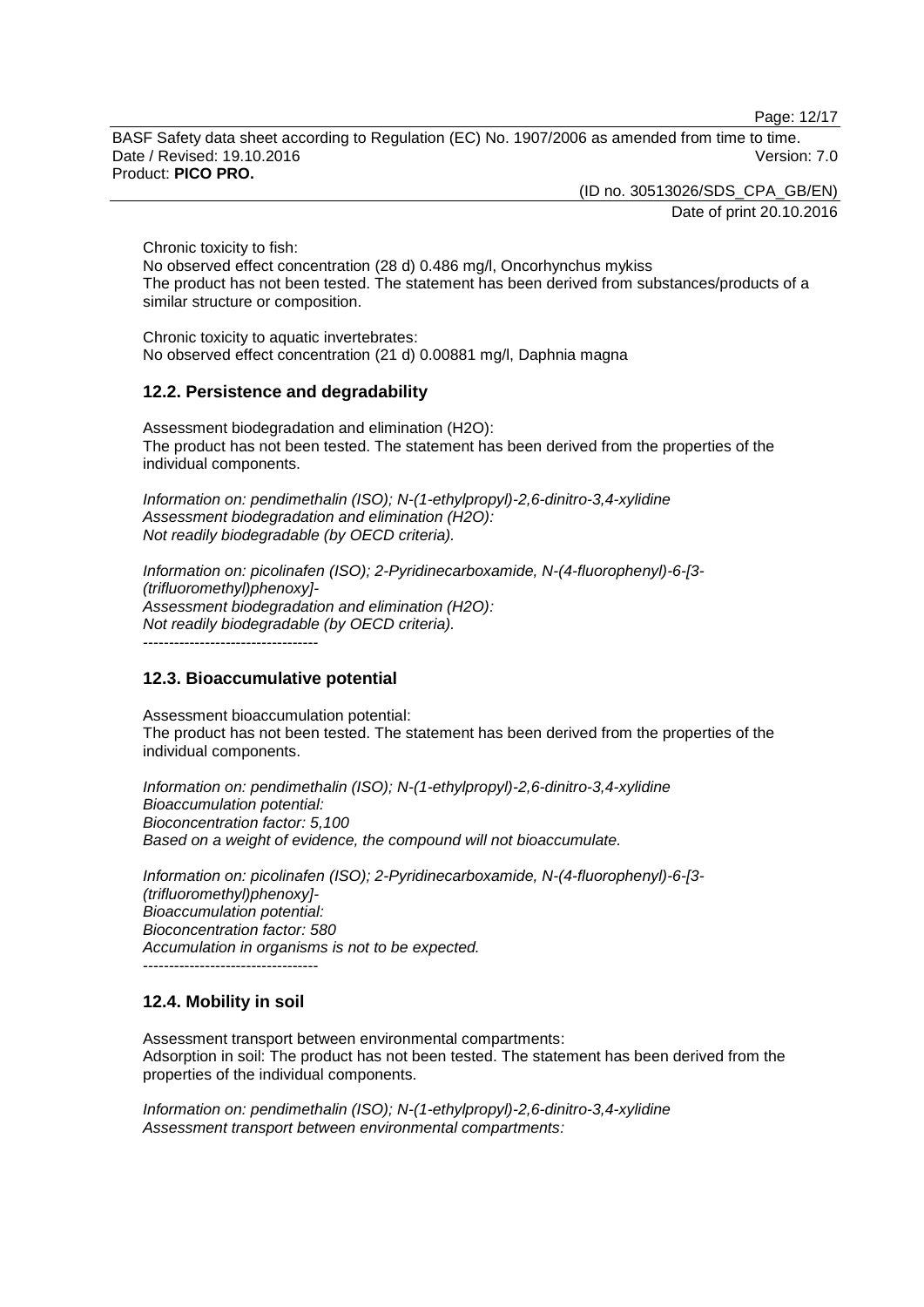Page: 13/17

BASF Safety data sheet according to Regulation (EC) No. 1907/2006 as amended from time to time. Date / Revised: 19.10.2016 Version: 7.0 Product: **PICO PRO.**

(ID no. 30513026/SDS\_CPA\_GB/EN)

Date of print 20.10.2016

*Volatility: The substance will slowly evaporate into the atmosphere from the water surface. Adsorption in soil: Following exposure to soil, adsorption to solid soil particles is probable, therefore contamination of groundwater is not expected.*

*Information on: picolinafen (ISO); 2-Pyridinecarboxamide, N-(4-fluorophenyl)-6-[3- (trifluoromethyl)phenoxy]- Assessment transport between environmental compartments: Adsorption in soil: Following exposure to soil, adsorption to solid soil particles is probable, therefore contamination of groundwater is not expected.* ----------------------------------

# **12.5. Results of PBT and vPvB assessment**

The product does not contain a substance fulfilling the PBT (persistent/bioaccumulative/toxic) criteria or the vPvB (very persistent/very bioaccumulative) criteria.

### **12.6. Other adverse effects**

The product does not contain substances that are listed in Regulation (EC) 1005/2009 on substances that deplete the ozone layer.

### **12.7. Additional information**

Other ecotoxicological advice: Do not discharge product into the environment without control.

# **SECTION 13: Disposal Considerations**

# **13.1. Waste treatment methods**

Must be disposed of or incinerated in accordance with local regulations.

The UK Environmental Protection (Duty of Care) Regulations (EP) and amendments should be noted (United Kingdom).

This product and any uncleaned containers must be disposed of as hazardous waste in accordance with the 2005 Hazardous Waste Regulations and amendments (United Kingdom)

Contaminated packaging: Contaminated packaging should be emptied as far as possible and disposed of in the same manner as the substance/product.

# **SECTION 14: Transport Information**

### **Land transport**

ADR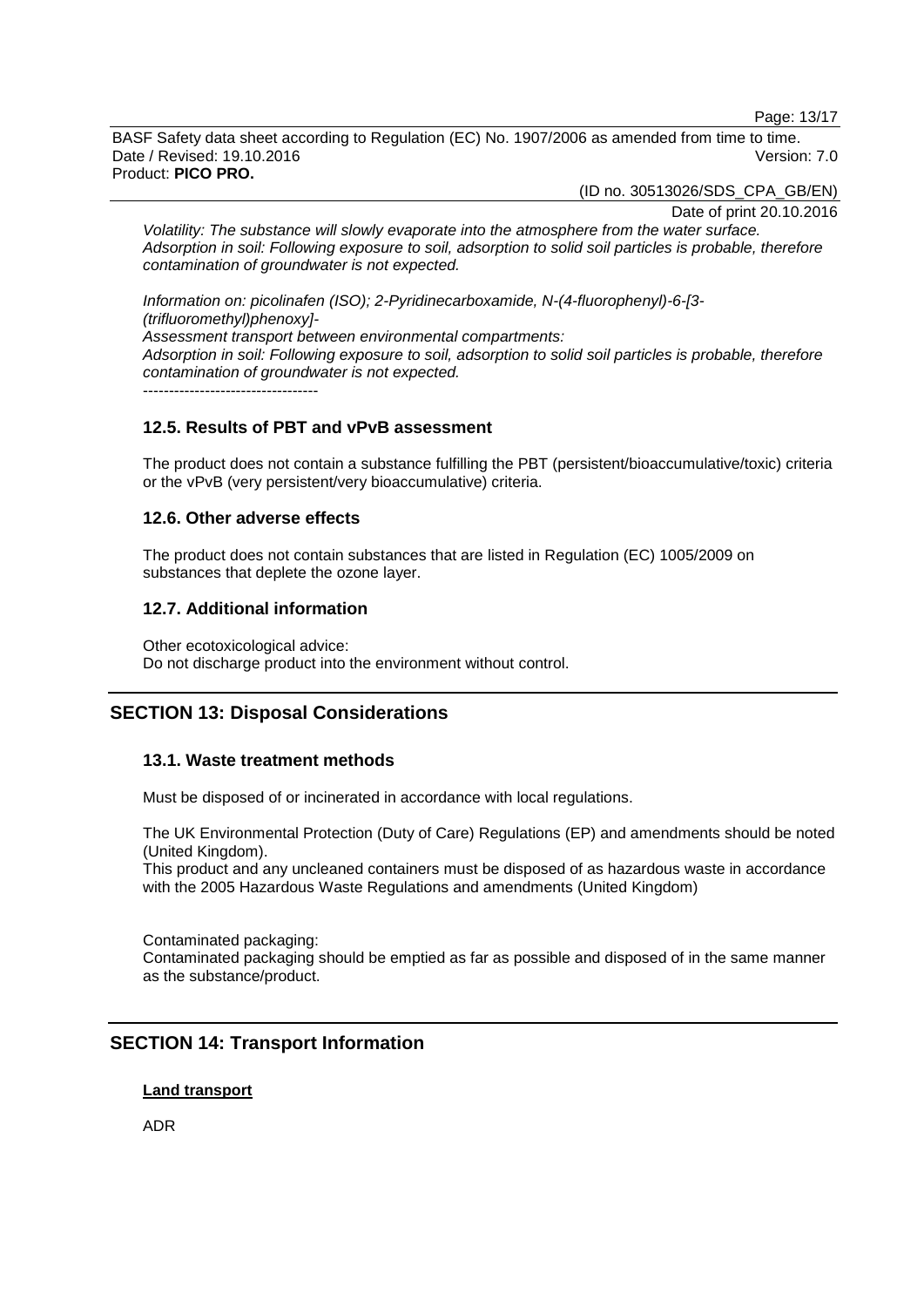Page: 14/17

BASF Safety data sheet according to Regulation (EC) No. 1907/2006 as amended from time to time. Date / Revised: 19.10.2016 Version: 7.0 Product: **PICO PRO.**

(ID no. 30513026/SDS\_CPA\_GB/EN)

Date of print 20.10.2016

| UN number<br>UN proper shipping name:<br>Transport hazard class(es):<br>Packing group:<br>Environmental hazards: | <b>UN3082</b><br>ENVIRONMENTALLY HAZARDOUS SUBSTANCE, LIQUID,<br>N.O.S. (contains PENDIMETHALIN)<br>9, EHSM<br>III |  |
|------------------------------------------------------------------------------------------------------------------|--------------------------------------------------------------------------------------------------------------------|--|
| Special precautions for<br>user:                                                                                 | yes<br>Tunnel code: E                                                                                              |  |
| <b>RID</b>                                                                                                       |                                                                                                                    |  |
| UN number<br>UN proper shipping name:                                                                            | <b>UN3082</b><br>ENVIRONMENTALLY HAZARDOUS SUBSTANCE, LIQUID,<br>N.O.S. (contains PENDIMETHALIN)                   |  |
| Transport hazard class(es):<br>Packing group:<br>Environmental hazards:<br>Special precautions for<br>user:      | 9, EHSM<br>III<br>yes<br>None known                                                                                |  |
| <b>Inland waterway transport</b><br>ADN                                                                          |                                                                                                                    |  |
| UN number<br>UN proper shipping name:                                                                            | <b>UN3082</b><br>ENVIRONMENTALLY HAZARDOUS SUBSTANCE, LIQUID,<br>N.O.S. (contains PENDIMETHALIN)                   |  |
| Transport hazard class(es):<br>Packing group:<br>Environmental hazards:<br>Special precautions for<br>user:      | 9, EHSM<br>III<br>yes<br>None known                                                                                |  |
| <b>Transport in inland waterway vessel</b><br>Not evaluated                                                      |                                                                                                                    |  |
| <b>Sea transport</b>                                                                                             |                                                                                                                    |  |
| IMDG                                                                                                             |                                                                                                                    |  |
| UN number:<br>UN proper shipping name:                                                                           | <b>UN 3082</b><br>ENVIRONMENTALLY HAZARDOUS SUBSTANCE, LIQUID,<br>N.O.S. (contains PENDIMETHALIN)                  |  |
| Transport hazard class(es):<br>Packing group:<br>Environmental hazards:                                          | 9, EHSM<br>Ш<br>yes<br>Marine pollutant: YES                                                                       |  |
| Special precautions for<br>user:                                                                                 | None known                                                                                                         |  |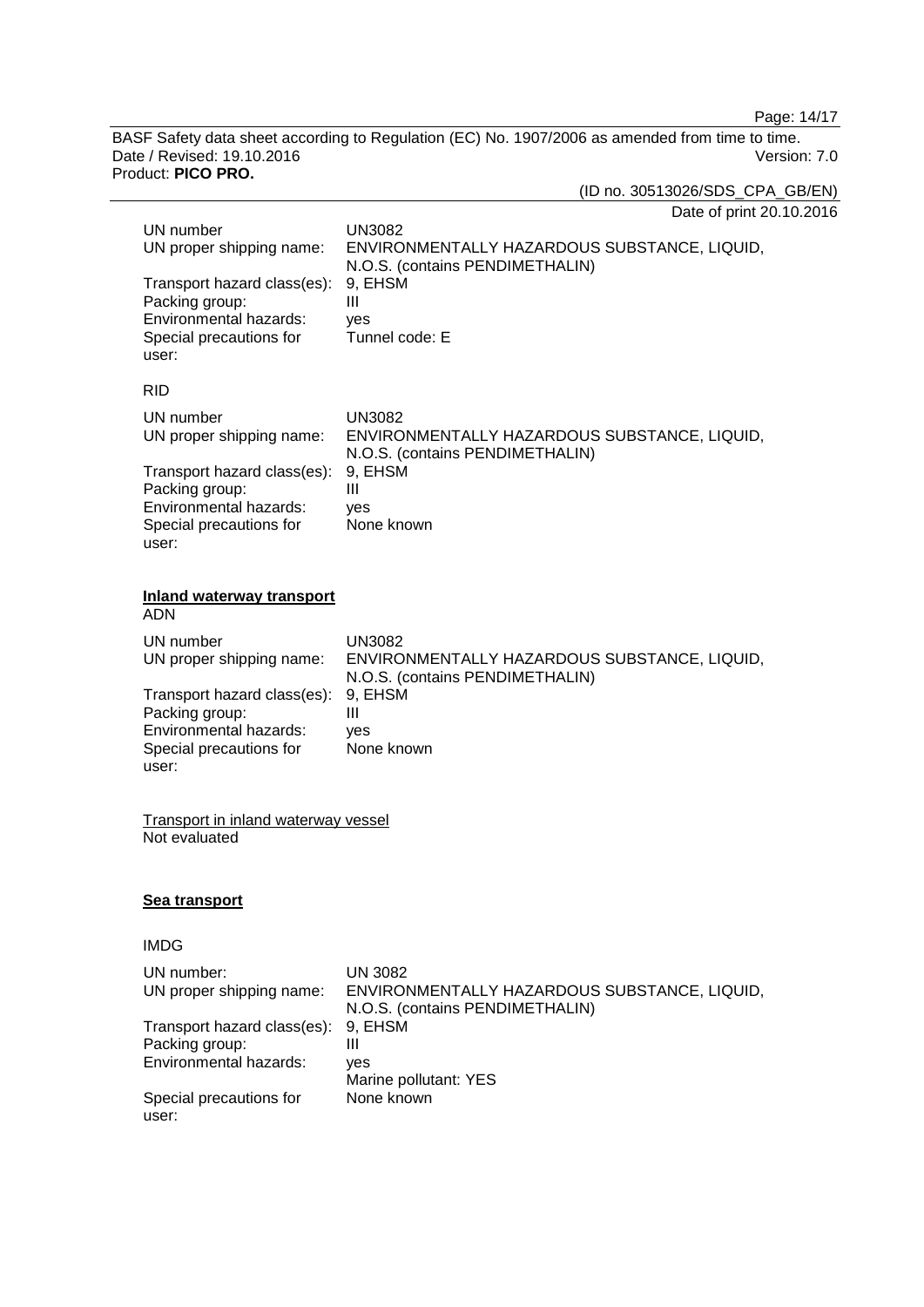Page: 15/17

BASF Safety data sheet according to Regulation (EC) No. 1907/2006 as amended from time to time. Date / Revised: 19.10.2016 Version: 7.0 Product: **PICO PRO.**

> (ID no. 30513026/SDS\_CPA\_GB/EN) Date of print 20.10.2016

# **Air transport**

# IATA/ICAO

| UN number:                          | UN 3082                                      |
|-------------------------------------|----------------------------------------------|
|                                     |                                              |
| UN proper shipping name:            | ENVIRONMENTALLY HAZARDOUS SUBSTANCE, LIQUID, |
|                                     | N.O.S. (contains PENDIMETHALIN)              |
| Transport hazard class(es): 9, EHSM |                                              |
| Packing group:                      | Ш                                            |
| Environmental hazards:              | ves                                          |
| Special precautions for             | None known                                   |
| user:                               |                                              |

# **14.1. UN number**

See corresponding entries for "UN number" for the respective regulations in the tables above.

### **14.2. UN proper shipping name**

See corresponding entries for "UN proper shipping name" for the respective regulations in the tables above.

### **14.3. Transport hazard class(es)**

See corresponding entries for "Transport hazard class(es)" for the respective regulations in the tables above.

# **14.4. Packing group**

See corresponding entries for "Packing group" for the respective regulations in the tables above.

### **14.5. Environmental hazards**

See corresponding entries for "Environmental hazards" for the respective regulations in the tables above.

### **14.6. Special precautions for user**

See corresponding entries for "Special precautions for user" for the respective regulations in the tables above.

### **14.7. Transport in bulk according to Annex II of MARPOL and the IBC Code**

| Regulation:         | Not evaluated |
|---------------------|---------------|
| Shipment approved:  | Not evaluated |
| Pollution name:     | Not evaluated |
| Pollution category: | Not evaluated |
| Ship Type:          | Not evaluated |

### **Further information**

This product is subject to the most recent edition of "The Carriage of Dangerous Goods and Use of Transportable Pressure Equipment Regulations" and their amendments (United Kingdom).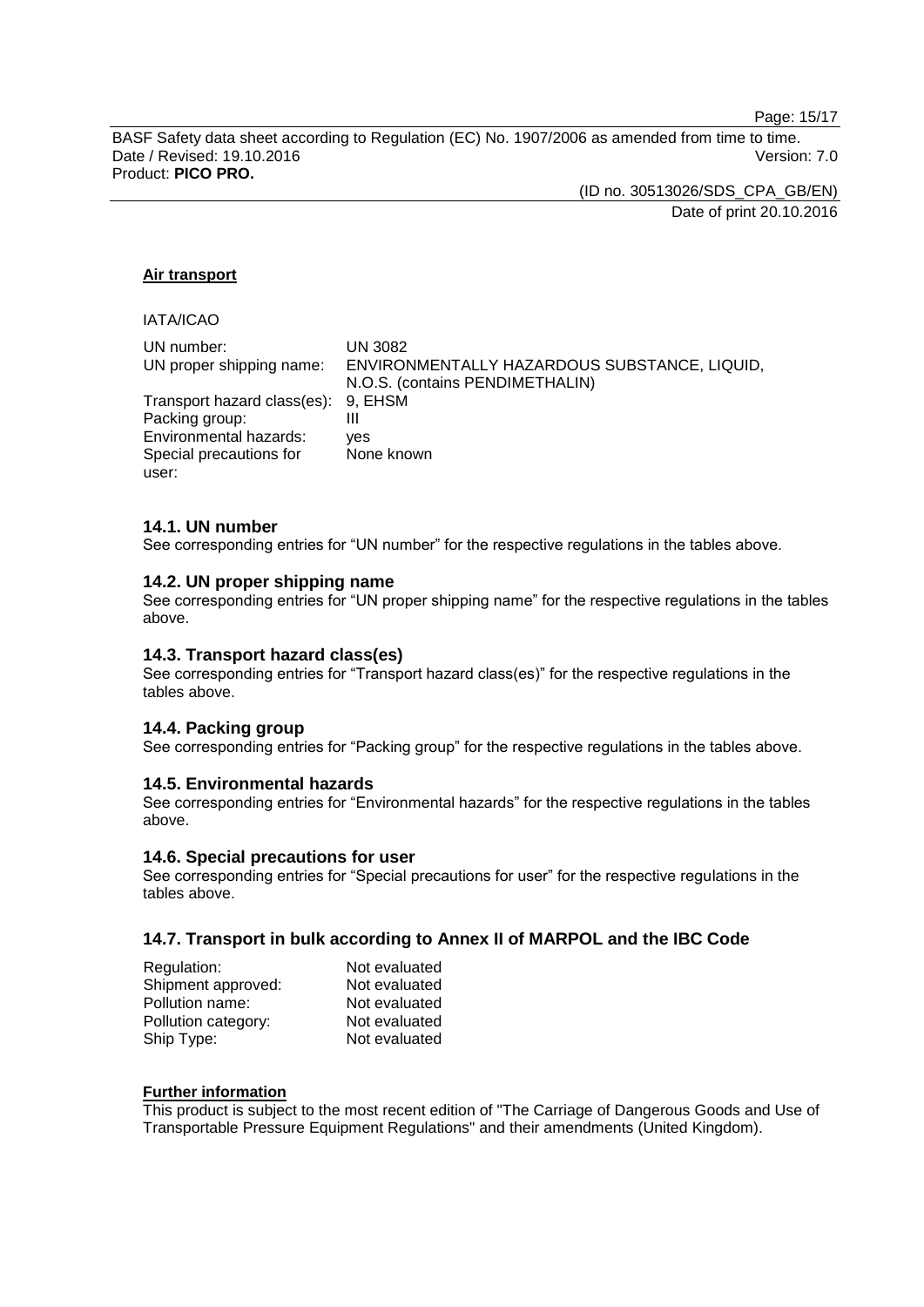Page: 16/17

BASF Safety data sheet according to Regulation (EC) No. 1907/2006 as amended from time to time. Date / Revised: 19.10.2016 Version: 7.0 Product: **PICO PRO.**

> (ID no. 30513026/SDS\_CPA\_GB/EN) Date of print 20.10.2016

# **SECTION 15: Regulatory Information**

# **15.1. Safety, health and environmental regulations/legislation specific for the substance or mixture**

This product is classified under the European CLP Regulation.

The data should be considered when making any assessment under the Control of Substances Hazardous to Health Regulations (COSHH), and related guidance, for example, 'COSHH Essentials' (United Kingdom).

This product may be subject to the Control of Major Accident Hazards Regulations (COMAH), and amendments if specific threshold tonnages are exceeded (United Kingdom).

### **15.2. Chemical Safety Assessment**

Advice on product handling can be found in sections 7 and 8 of this safety data sheet.

# **SECTION 16: Other Information**

For proper and safe use of this product, please refer to the approval conditions laid down on the product label.

Full text of the classifications, including the hazard classes and the hazard statements, if mentioned in section 2 or 3:

| Hazardous to the aquatic environment - acute<br>Hazardous to the aquatic environment - chronic<br>Skin sensitization |
|----------------------------------------------------------------------------------------------------------------------|
| Acute toxicity                                                                                                       |
| Skin corrosion/irritation                                                                                            |
| Serious eye damage/eye irritation                                                                                    |
| Very toxic to aquatic life with long lasting effects.                                                                |
| To avoid risks to human health and the environment, comply with the<br>instructions for use.                         |
| May cause an allergic skin reaction.                                                                                 |
| Very toxic to aquatic life.                                                                                          |
| Causes serious eye damage.                                                                                           |
| Causes skin irritation.                                                                                              |
| Harmful if swallowed.                                                                                                |
|                                                                                                                      |

If you have any queries relating to this MSDS, it's contents or any other product safety related questions, please write to the following e-mail address: product-safety-north@basf.com

The data contained in this safety data sheet are based on our current knowledge and experience and describe the product only with regard to safety requirements. This safety data sheet is neither a Certificate of Analysis (CoA) nor technical data sheet and shall not be mistaken for a specification agreement. Identified uses in this safety data sheet do neither represent an agreement on the corresponding contractual quality of the substance/mixture nor a contractually designated use. It is the